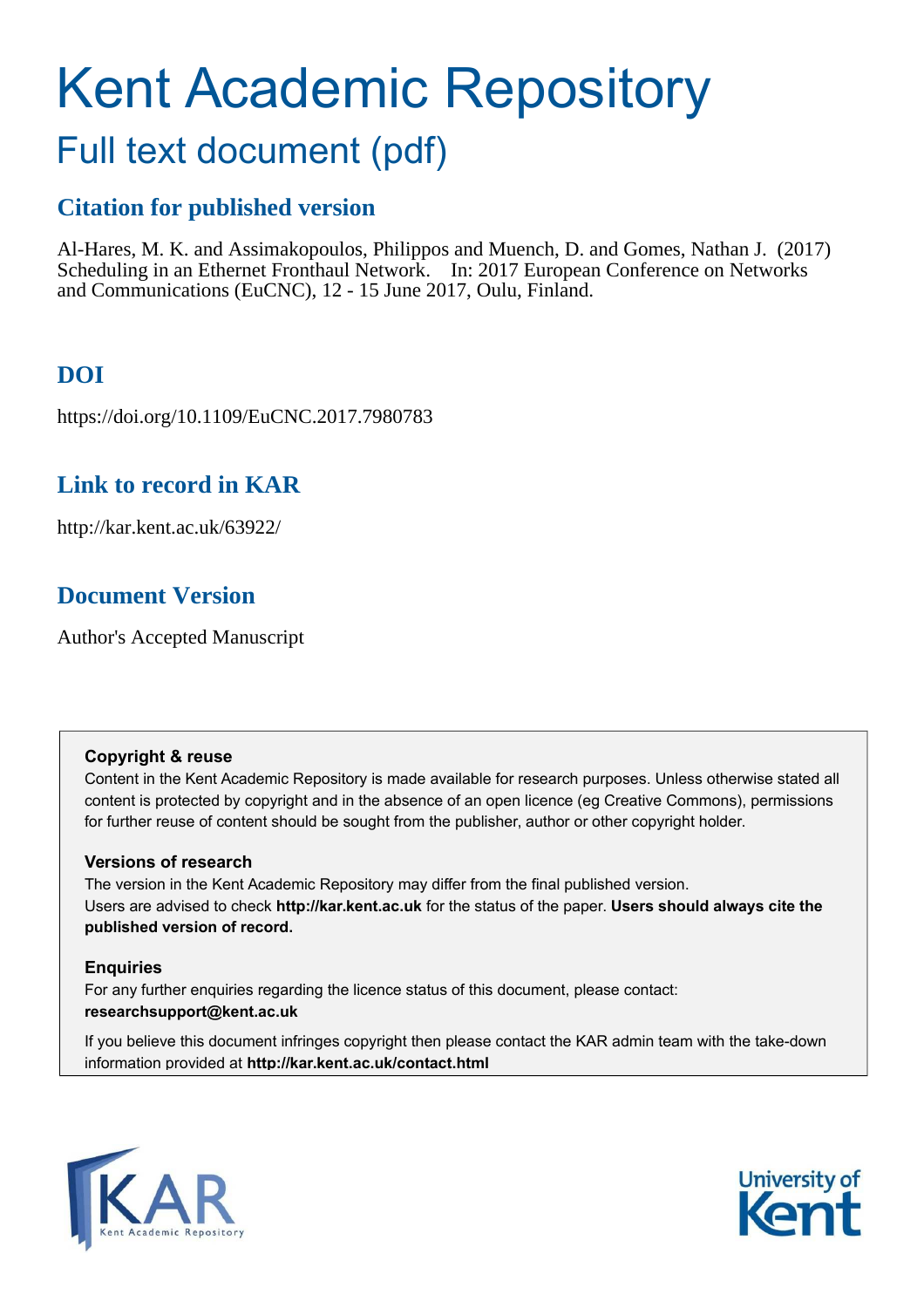## Scheduling in an Ethernet Fronthaul Network

M. K. Al-Hares<sup>1</sup>, P. Assimakopoulos<sup>1</sup>, Member, *IEEE*, D. Muench<sup>2</sup> and N. J. Gomes<sup>1</sup>, Senior Member, IEEE

<sup>1</sup>Communications Research Group, University Of Kent, Canterbury, United Kingdom

<sup>2</sup>ADVA Optical Networking SE, Munich, Germany

(ma658@kent.ac.uk)

*Abstract—***This paper investigates and compares the performance of different scheduling techniques in an Ethernet fronthaul network in the presence of both time-sensitive/high priority and background traffic streams. A switched Ethernet architecture is used as the fronthaul section of a cloud radio access network (C-RAN) and a comparison of two scheduling schemes, strict priority scheduling and time-aware shaping, is carried out. The different streams are logically separated using virtual local area network identifiers and contend for the use of trunk links formed between aggregator/switch nodes. The scheduling schemes are applied in the access and trunk ports in the fronthaul, and need to handle the queue management and prioritization of the different streams. In such cases, contentioninduced latency variation has to be characterized, especially when the fronthaul transports precision time protocol traffic, as it directly leads to errors in timestamping. OPNET models for strict priority and time-aware schedulers have been built and employed, and simulation results are used to compare the performance of the two scheduling schemes.**

*Keywords—PTP; Synchronization; C-RAN; fronthaul; IEEE802.1Qbv; Ethernet; priority* 

#### I. INTRODUCTION

Due to its ubiquitous and potentially low cost nature, Ethernet is being considered as the transport technology of the future centralized (or cloud) radio access network (C-RAN) [1- 5]. Ethernet offers fully standardized carrier-class operation administration and management (OAM) and can lead to structural and operational convergence within an operator's network. It is agnostic to the traffic that is being encapsulated – a clear advantage – but this last characteristic, also results in the main drawback of Ethernet: Any implicit or explicit synchronization within the traffic stream that is being encapsulated is lost since Ethernet, in its native form, lacks any form of synchronization. One example is the encapsulation of the common public radio interface (CPRI) by Ethernet (*see* the radio-over-Ethernet (RoE) IEEE1914.3 standard [4]).

Current C-RAN implementations transport In-phase and Quadrature (IQ) radio samples from base station baseband units (BBU) to remote radio heads (RRH) using CPRI [6]. This centralized approach is limited in its ability to scale to bandwidth requirements that will be imposed on the transport infrastructure by long-term evolution-advanced (LTE-A) (as a result of carrier aggregation) and, even more so, by envisaged 5 th generation (5G) signals and massive multiple-input and multiple-output (mMIMO) applications. As a means of reducing the data rate requirements of the future fronthaul, the

implementation of different physical layer functional subdivisions (or "splits") has been proposed [1-3, 7] and is also the subject of current standardization efforts [8]. Furthermore, the combination of functional splitting with the use of Ethernet technology in the fronthaul can lead to cost reductions (by leveraging the ubiquity of Ethernet equipment) and performance enhancements (mainly from the ability to obtain statistical multiplexing gains), in addition to a reduction in data rate. A further advantage that Ethernet technology can bring is its direct integration with cloudification and virtualization techniques, through the use of Ethernet switches/aggregators which will also form the new aggregation points where the statistical multiplexing gains will be obtained.

Such an implementation will need to fulfil the time and frequency synchronization (syntonization more accurately for the latter) requirements, by employing, through some modifications, existing protocols such as synchronous Ethernet (SyncE) (*see* [9] and associated standards) and the precision time protocol (PTP) [10]. However, a time-synchronized network does not solve the problem of contention in aggregation points. While contention in general can lead to a violation of key performance indicator (KPI) specifications for a given system (namely latency and latency variation), it can also detrimentally affect any "in-line" timing protocol, such as PTP.

A number of scheduling regimes are being proposed including (among others) the IEEE 802.1CM standard's (Time-Sensitive Networking for Fronthaul) [5] profile A which is based on strict priority (SP) scheduling and the IEEE 802.1Qbv (Enhancements for Scheduled Traffic) amendment [11]. The latter specifies a procedure to enable an aggregation point (a bridge in IEEE 802.1Q nomenclature) or end-point to transmit packets from a traffic class queue with reference to a known timeframe (and therefore assumes a time-synchronized network). It does this by employing a transmission gate per traffic class queue to allow only one traffic class queue to access the network at a specific time.

It is, then, important to investigate the performance of these scheduling techniques and measure the effect of each technique on the different traffic classes that may exist over the fronthaul network. A number of papers have analysed the effects of contention, with [12-14] and without [15] scheduling, in an Ethernet fronthaul and its effects on KPIs. In this work, timeaware shaper (TAS) and SP models are built and configured, respectively, in OPNET.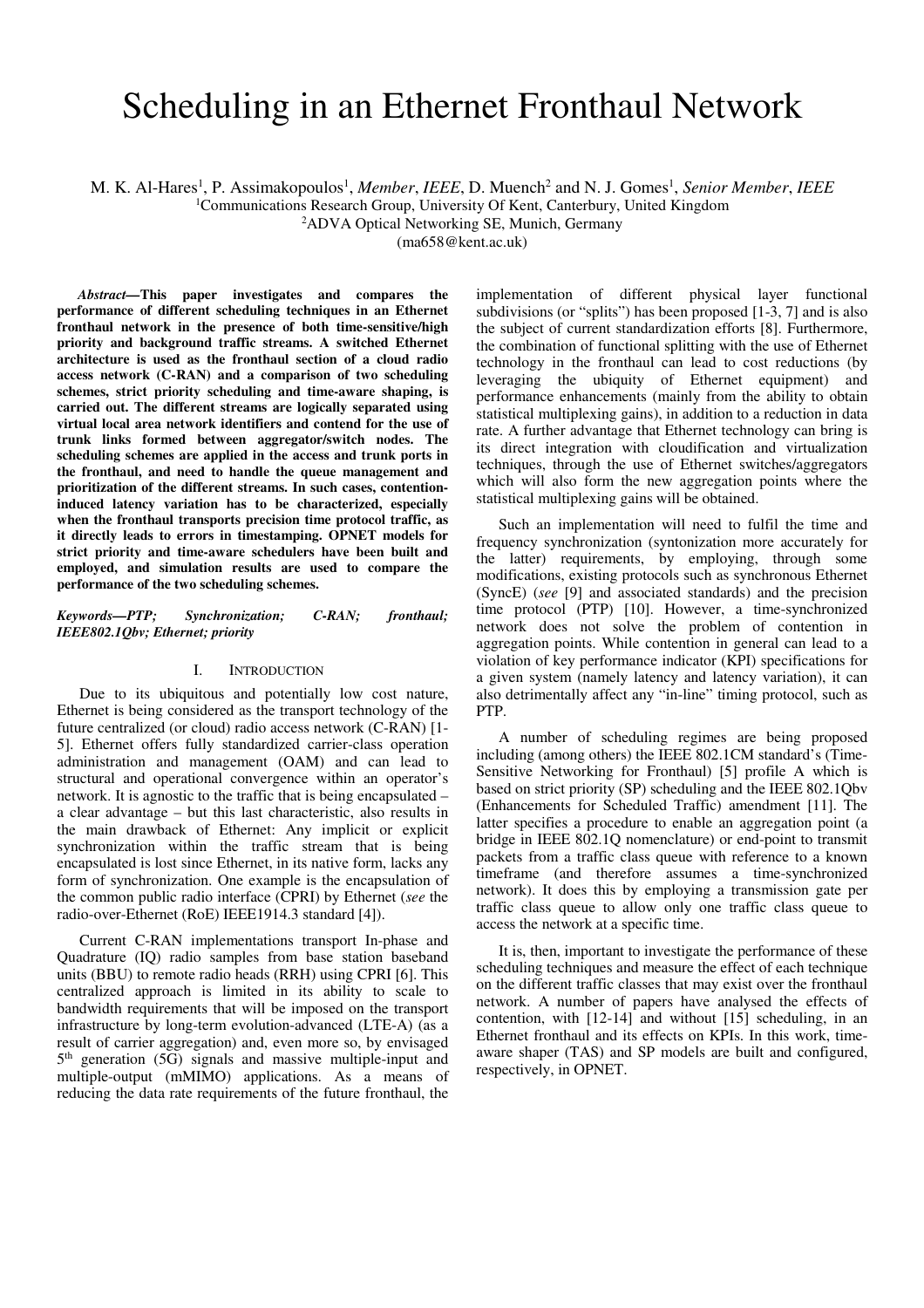

Fig. 1. Generic time window, window section and subsection plan based on IEEE 802.1Qbv.

Simulations are then carried out and are used to quantify the resulting frame-delay variation (FDV) of a PTP traffic stream when this contends with background traffic for a number of different background traffic regimes. The latter are used to represent variable-frame size traffic (e.g. traffic that would be generated by different functional splits) or constantframe size traffic (such as control & management (C&M) or CPRI). Section II will introduce the operational principles of the TAS and SP schedulers while Section III will describe the OPNET implementation. Simulation results are then presented in Section IV and the conclusions in Section V.

#### II. SCHEDULING OPERATION PRINCIPLE

#### *A. Time-aware shaper (TAS)*

The IEEE 802.1Qbv standard is introduced as a solution to contention-induced FDV in network bridges [11]. The main concept of the standard is to allow time-referenced transmissions from port queues in network bridges and traffic sources based on explicit time scheduling. Thus, a prerequisite to implementing this time shaping mechanism is to have an overlaid time synchronization network. The TAS will assign specific window sections to each traffic and only allow the traffic to pass through a bridge during this time window section. The division of the total transmission time (i.e. encompassing all traffic sources), termed the time window (TW), into the different sections is shown in Fig. 1. High priority (HP) traffic is assigned to one TW section while the best effort traffic is assigned to a different TW section (within the total transmission time). Each window section may be formed by a number of sub sections and each section or subsection can be allocated to one or more traffic streams. The section assigned to the HP traffic is termed the protected section (PS) while a best effort section (BES) is allocated to the lower priority traffic. To prevent the best effort traffic from overrunning into the PS, part of the transmission time after the BES will be idle and not assigned to any traffic, in effect forming a guard period (GP).

 The size of the sections and the sub-sections is associated with the number of prioritized or time-sensitive traffic streams within the network. An example of high-priority traffic in the network is PTP traffic while C&M traffic will usually be treated at a lower priority setting. It is possible within the BES to assign priority levels to the different lower priority streams

and employ an "intra-section" scheduler such as SP, weightedround-robin (WRR) or weighted fair queuing (WFQ).

#### *B. Strict Priority (SP)*

With SP, the queue with the highest priority transmits first and then the other lower priority queues will transmit, one by one, in the order of their priority setting. Thus, the lowest priority queue has to wait for all higher priority queues to finish transmission in order to have an opportunity to start its own transmission. On the other hand, if a HP frame arrives while a lower priority queue is being served, the HP frame will have to wait for the current transmission to finish. SP may be used only with extremely delay/jitter sensitive traffic such as PTP traffic, as it can lead to starvation of the lower priority queues.

#### III. SIMULATION PLATFORM IMPLEMENTATION

#### *A. Time Aware Shaper Implementation*

The implementation of the TAS algorithm in OPNET is shown in Fig. 2. It begins by initializing, in the first instance, the TW section boundaries, for the duration of the first TW, in the Ethernet switch. The switch's medium access control (MAC) layer receives an Ethernet frame from the physical input port, inserts it into a buffer in the input port and checks whether it is being received within the allocated section. If it is, the switch will allow the traffic to pass through, by sending it to the output port queue. If the next frame to follow is also within the allocated section, it is also allowed to pass through. If a frame is received outside its allocated section, the frame is dropped. The last check in the algorithm is whether a TW section (PS or BES) has expired. If it has, the section boundaries are updated to correspond to the next allocation (i.e. in the TW to follow). While the PS and BES sizes are specified based on the amount of transmitted traffic from each traffic type, the GP can be designed based on the serialization delay of a best effort traffic frame.

#### *B. Strict Priority*

Strict priority can be readily configured for use in OPNET as models already exist for it. The PTP traffic is assigned to a higher priority while the background traffic is assigned to the lower priority setting.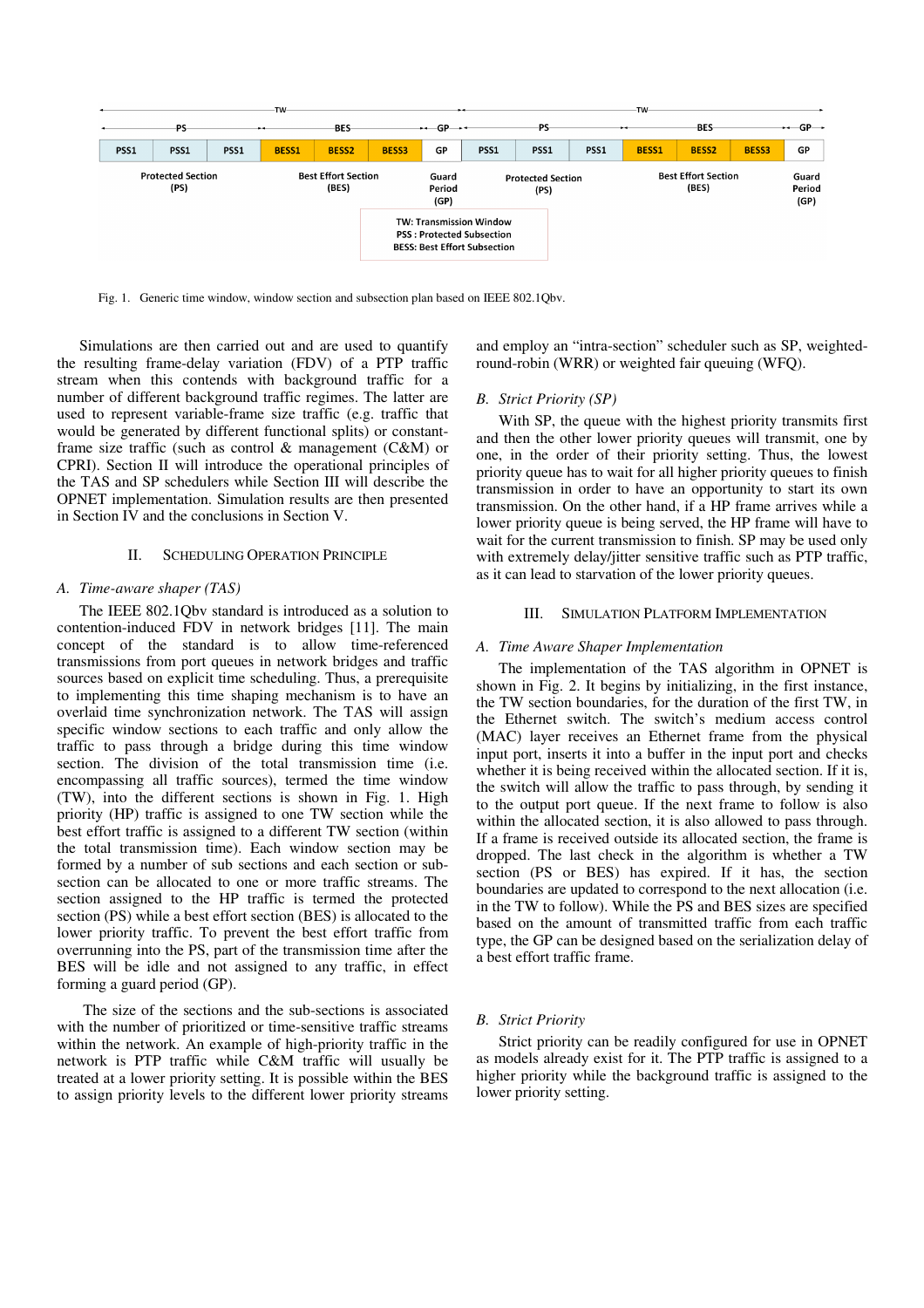

Fig. 2. Implementation Algorithm in Opnet.

#### *C. Network Description*

The network implementation in OPNET is shown in Fig. 3. It consists of two traffic generators (TGs); one of them represents the PTP grandmaster (TG1) while the other (TG2) is the best effort traffic generator. TG1 sends data over VLAN ID 10 while TG2 sends data over VLAN ID 20 in a port-based configuration (i.e. the end stations do not tag the frames). The distance from TG1 to the first bridge is set to 200 m while the distance from TG2 to the first bridge is set to 1700 m. The distances between the traffic generators and the first bridge are set simply as an example.



Fig. 3. Network Scenario implemented in Opnet. All network interfaces are  $1 \overline{G}$ <sub>b</sub>E.

#### IV. SIMULATION RESULTS

To compare the queuing regimes, two different scenarios are implemented. In both scenarios, the PTP traffic (the HP traffic) and background traffic (the BE traffic) are transmitted over the same network segment (a trunk link), with the PTPv2 emulating traffic stream assigned to a higher priority setting. TG1 generates 32 timing messages per second per PTP slave. The number of slave stations is 50 (note that these are modelled through the amount of traffic generated and the corresponding utilization in the trunk and not as separate receivers) and each sync message is formed as a 68 octet frame. Note that the amount of background traffic that shares the trunk link with the PTP traffic may not correspond to the same number of receiving stations. The simulation results in this work focus on the high priority traffic (PTP traffic) toward the network edge.

#### *A. Constant Background Frame Size Scenario*

In this scenario, background traffic is generated as a burst of fifty frames, with an inter-frame gap of  $20 \mu s$  and a frame size of 1000 octets. This traffic source may represent either CPRI-type traffic or C&M traffic. The PS duration is set to 50 µs. The GP is allowed to vary from zero to the value of the serialization delay of a 1000-octet frame. The TW size is 625 µs

Fig. 4 shows the peak and average FDV results for SP and for TAS with different GPs. The results show that the SP performance is equivalent to a TAS implementation with zero GP. Specifically, the peak and average FDV with TAS are upper-bounded to the peak and average FDV with SP. This makes sense as both schedulers cannot resolve cases where a background traffic transmission is ongoing, i.e. there is no preemption being employed in the network (*see* for example the SP results in [13]).

As the GP is increased, both the average and max FDV with TAS reduce steadily until they reach zero at a GP of  $6 \mu s$ . This value corresponds to a serialization of a large part (75%) of a background traffic frame.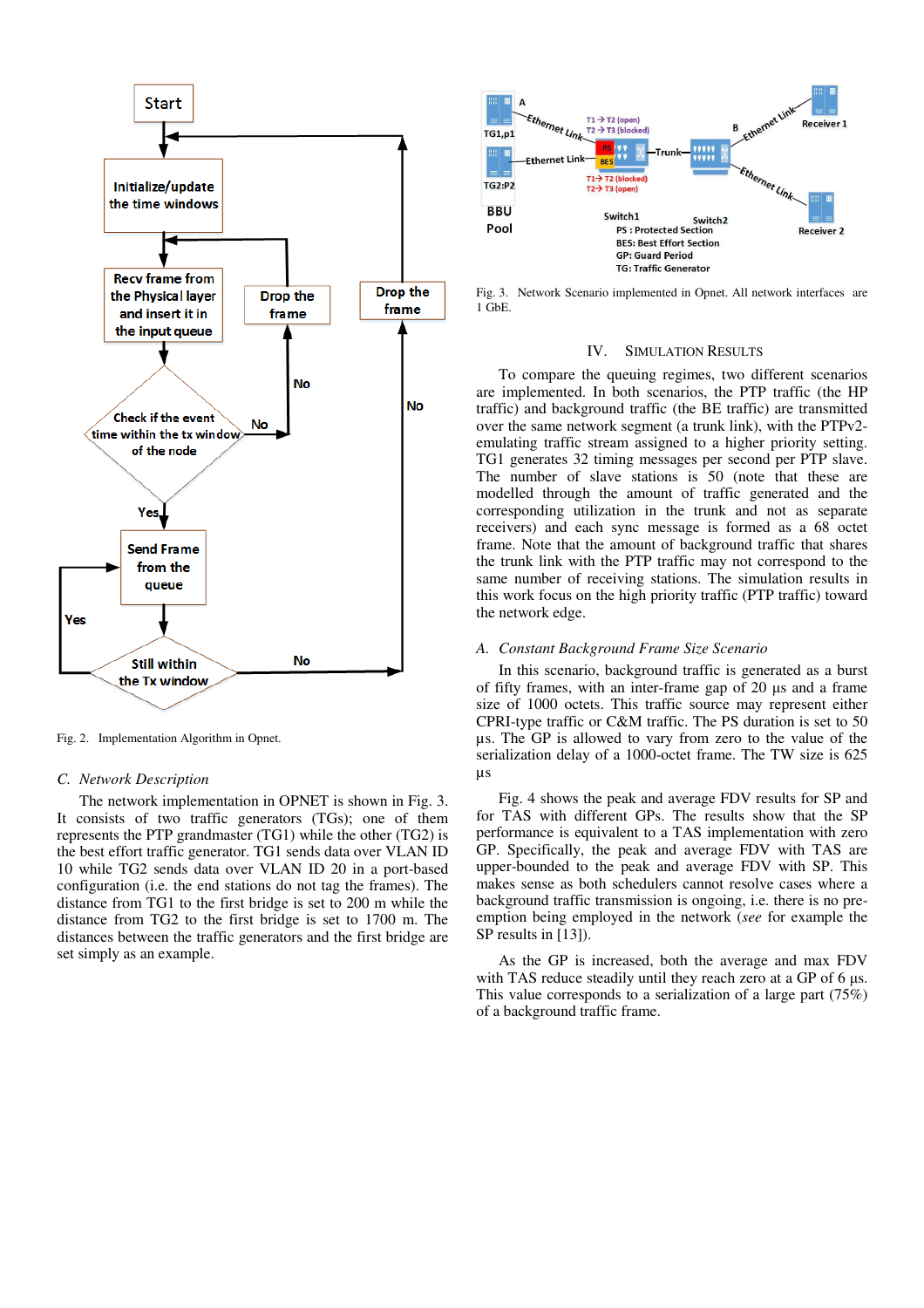

Fig. 4. Average and peak FDV for the PTP traffic with SP and TAS with different GPs. The background traffic source is constant frame-rate and constant frame size.

Note that the worst case would be a full serialization (i.e. 8 s) but as the background source is constant frame-rate and frame size this worst case is not observed in these results due to the relative timings of the background and PTP traffic generators in the simulation. Note also that the peak-to-average ratio of FDV can be very large and obviously, this ratio will depend on the transmission pattern of the sources.

#### *B. Variable Frame Size Scenario*

This scenario is similar to the first scenario but with a varying frame size for the background traffic. The traffic source is meant to represent functional split traffic, for e.g. fifty user allocations per LTE subframe (i.e. 50 frames every 1 ms), in a MAC/PHY split (3GPP option 6 [16]). Note also that a constant (or close to constant) number of allocations could arise as a result of employing statistical multiplexing gains over a trunk link. Two different settings are used: The first follows a normal distribution with a mean value of 1000 octets and variance of 200 octets (Fig. 5). The second is similar albeit with an increased variance of 500 octets (Fig. 6).

The results show that the peak and average FDV is increased (compared to the first scenario) for both SP and TAS with zero GP and approaches the serialization delay of a full background traffic frame. Furthermore, the peak FDV for the results of Fig. 6 reaches zero at a GP that is equivalent to the serialization delay of a full background traffic frame. This is indicative of the dependence of the scheduler performance, with regards to FDV, on the transmission pattern characteristics of the traffic sources. The larger variance in the traffic pattern in this case results in the occurrence of the worstcase scenario of a background traffic frame serialized right at the end of its BES allocation.

Fig. 7 is a zoom-in of Fig. 6 in the x-axis range from 0 to 1 s. The large peak-to-average ratio of FDV is clear in these results.

The small inset shows the resulting worst-case timestamping error with PTP for the peak FDV values shown in Fig. 7. The worst-case assumption is that this peak FDV is encountered in one direction of traffic (either downlink or uplink) while there is zero FDV in the opposite direction.



Fig. 5. Average and peak FDV for the PTP traffic with SP and TAS with different GPs. The background traffic source is constant frame-rate with a varying frame size following a normal distribution with mean of 1000 octets and variance of 200 octets.

This result shown the main limitation of SP which although can reduce significantly the average FDV, the peak FDV remains constant and can potentially result in large PTP timestamping errors (depending on the size of the background traffic frame). TAS on the other hand looks promising in its ability to reduce FDV (and thus timestamping errors) as the GP is increased, or eliminate FDV entirely when the GP is sufficient to eliminate contention. The drawback in this case is the increased end-to-end latency especially if the number of aggregation nodes becomes large.



Fig. 6. Average and peak FDV for the PTP traffic with SP and TAS with different GPs. The background traffic source is constant frame-rate with a varying frame size following a normal distribution with mean of 1000 octets and variance of 500 octets.